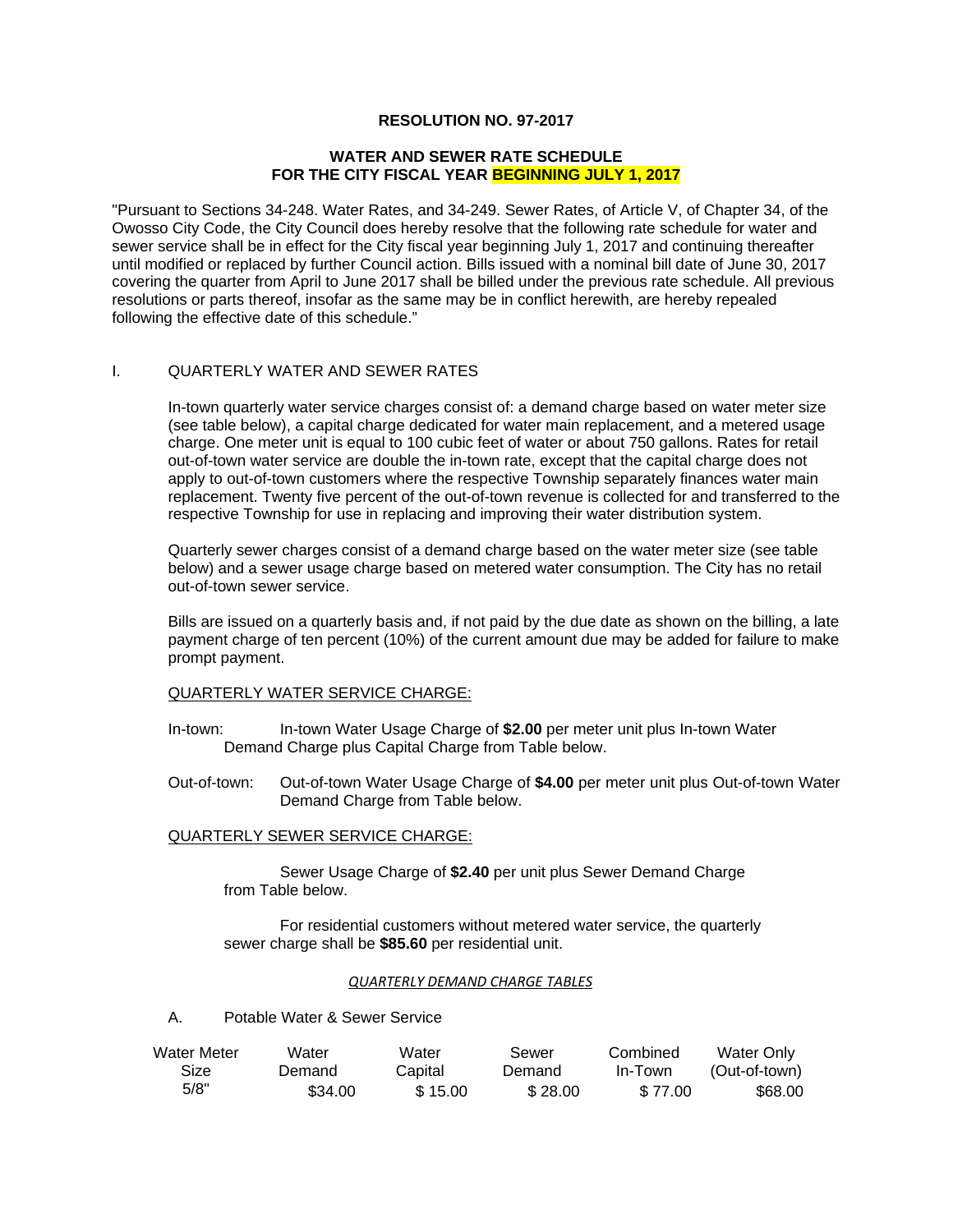| 3/4" | 51.00    | 23.00  | 42.00    | 116.00   | 102.00   |
|------|----------|--------|----------|----------|----------|
| 1"   | 85.00    | 38.00  | 70.00    | 193.00   | 170.00   |
| 1.5" | 170.00   | 76.00  | 140.00   | 386.00   | 340.00   |
| 2"   | 272.00   | 122.00 | 224.00   | 618.00   | 544.00   |
| 3"   | 510.00   | 229.00 | 420.00   | 1,159.00 | 1,020.00 |
| 4"   | 850.00   | 382.00 | 700.00   | 1,932.00 | 1,700.00 |
| 6"   | 1,700.00 | 764.00 | 1,400.00 | 3,864.00 | 3,400.00 |

For a residential user with a second 5/8" meter on a single service line for water only irrigation service, the user shall be charged a single water demand and capital charge equivalent to a 3/4" metered service on a year round basis.

The demand charge for multiple residential units served by a single water meter shall be based on actual meter size provided the meter meets the minimum size requirement per the following table:

| Number of Apartments | Minimum Meter Size |
|----------------------|--------------------|
| 1 - 3                | 5/8"               |
| $4 - 7$              | 3/4"               |
| $8 - 11$             | 1"                 |
| $12 - 15$            | 181/2"             |
| $16 - 24$            | 2"                 |
| $24 - 48$            | 3"                 |
| Over 48              | 4"                 |

## B. Fire Protection Service

Sprinkler Service **Quarterly Water Charge** 

|            |               | In-Town        |               |
|------------|---------------|----------------|---------------|
| Riser Size | <b>DEMAND</b> | <b>CAPITAL</b> | <b>DEMAND</b> |
| 4 inch     | \$51.00       | 23.00          | \$102.00      |
| 6 inch     | \$85.00       | 38.00          | \$170.00      |
| 8 inch     | \$170.00      | 76.00          | \$340.00      |
| 10 inch    | \$272.00      | \$122.00       | \$544.00      |

# II. HYDRANT RENTAL CHARGES

Hydrants located outside the City of Owosso and private hydrants maintained by the City of Owosso shall be subject to an annual hydrant rental charge of \$160.00.

#### III. BULK WATER CHARGES

For users with an active city water service connection, bulk water delivered by the city from hydrants or other approved outlets for such purposes as pool filling, shall be charged at the standard metered usage rate given in Section I. above along with actual labor and equipment costs with a minimum charge of \$50.00.

Other bulk water sales, such as filling tank trucks, shall be charged at the rate of \$10.00 per thousand gallons with a \$50.00 minimum charge, which includes up to 5,000 gallons, if during the normal workday at an established city delivery point. After hours bulk water sales and/or sales at